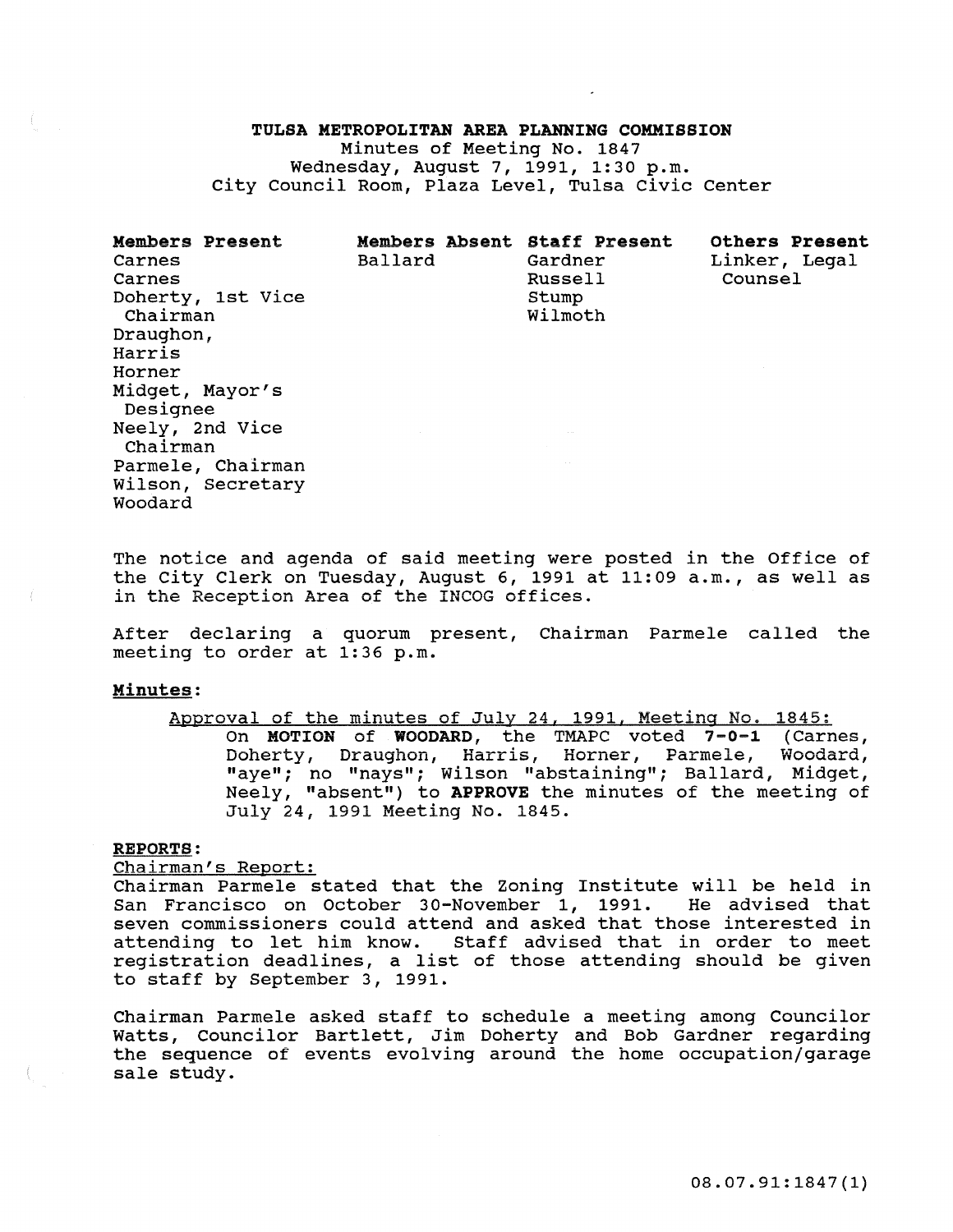# Committee Reports:

Mr. Doherty commented that the Rules and Regulations committee will meet at 11:30 on August 14, 1991 to discuss the parking of recreational vehicles and antennae/satellite dish regulations.

Ms. Wilson advised that the Budget and Work Program would be meeting after the TMAPC meeting on August 14, 1991 to discuss the FY91 Fourth Quarter Report.

\* \* \* \* \* \* \* \* \*

# CONTINUED PUBLIC HEARING

# TO AMEND THE CITY OF TULSA ZONING CODE AS IT RELATES TO THE DEFINITION AND REGULATION OF DANCE HALLS

Mr. Doherty advised that the unanimously to recommend to the full commission the following action: Rules and Regulations voted

No recommendation will be made at this time, but include the regulation of dance halls within the adult entertainment study that is already in the work program for this year. Recommendations at the conclusion of that study will be given for dealing with the entire area, not just dance halls specifically.

Also, it should be expressed to the City Council the commission's firm conviction that a noise ordinance, apart from the Zoning Code,<br>is the only reasonable way to eliminate many of the abuses. It is the only reasonable way to eliminate many of the abuses. should be strongly recommended that the City Council develop and adopt such an ordinance.

# Interested Parties:

# Eugene Colleoni

Mr. Colleoni emphasized that the City did not need a complete antinoise ordinance. He asked that the Commission relay to the City council that what is needed is a point source noise ordinance and objective law enforcement.

There being no other interested parties, Chairman Parmele closed the public hearing.

#### TMAPC Review Session:

Mr. Doherty moved that TMAPC forward the Rules and Regulations Committee recommendation to the City Council.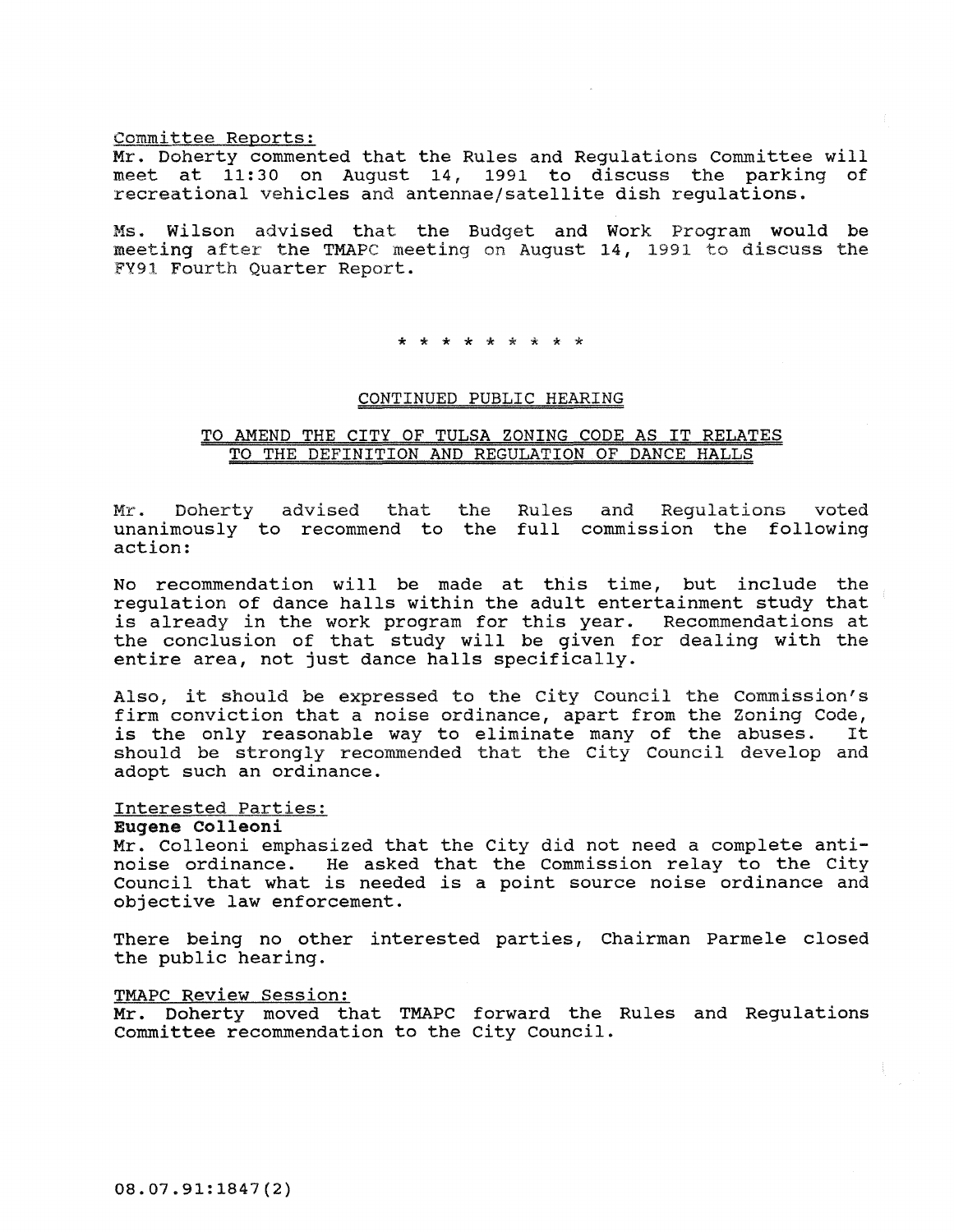## TMAPC ACTION; 9 members present:

On MOTION of DOHERTY, the TMAPC voted 9-0-0 (Carnes, Doherty, Draughon, Harris, Horner, Midget, Parmele, Wilson, Woodard, "aye" *i* no "nays"; no "abstentions"; Ballard, Neely "absent") to RECOMMEND the following to the City Council:

- 1. No action be taken by the TMAPC at this time, but that regulation of the appropriate location of dance halls be included in the in FY92 Work Program study of adult entertainment establishments; and
- 2. That it be expressed to the Council the firm belief that an effective enforcible ordinance establishing measurable frequency weighted limits of permissible noise that is a most essential tool in minimizing the impact of subject establishments on the neighborhoods. recommends the development and adoption of such an ordinance.

\* \* \* \* \* \* \* \* \* \*

## REQUEST FOR MODIFICATION OF SET-BACK FROM OIL WELL:

Gilcrease Hills, village II, Block 26 (2702) West Queen st. and N. Tacoma Ave.

 $RM-1$ 

# Comments & Discussion:

Mr. Wilmoth advised that the Mr. Johnsen, the applicant, has not submitted any information to staff. He has requested a two week continuance. Mr. wilmoth suggested that since this was not a public hearing item perhaps the TMAPC should strike the item from the agenda and hear it when the appropriate information had been provided.

There being no objection from the Planning commission, the Chairman declared the item striken from the agenda.

\* \* \* \* \* \* \* \* \*

# SUBDIVISIONS:

# FINAL APPROVAL AND RELEASE:

Springer Clinic 3906 East 51st Street

Staff Recommendation:

Mr. Wilmoth advised that all release have been received and staff was recommending approval.

OL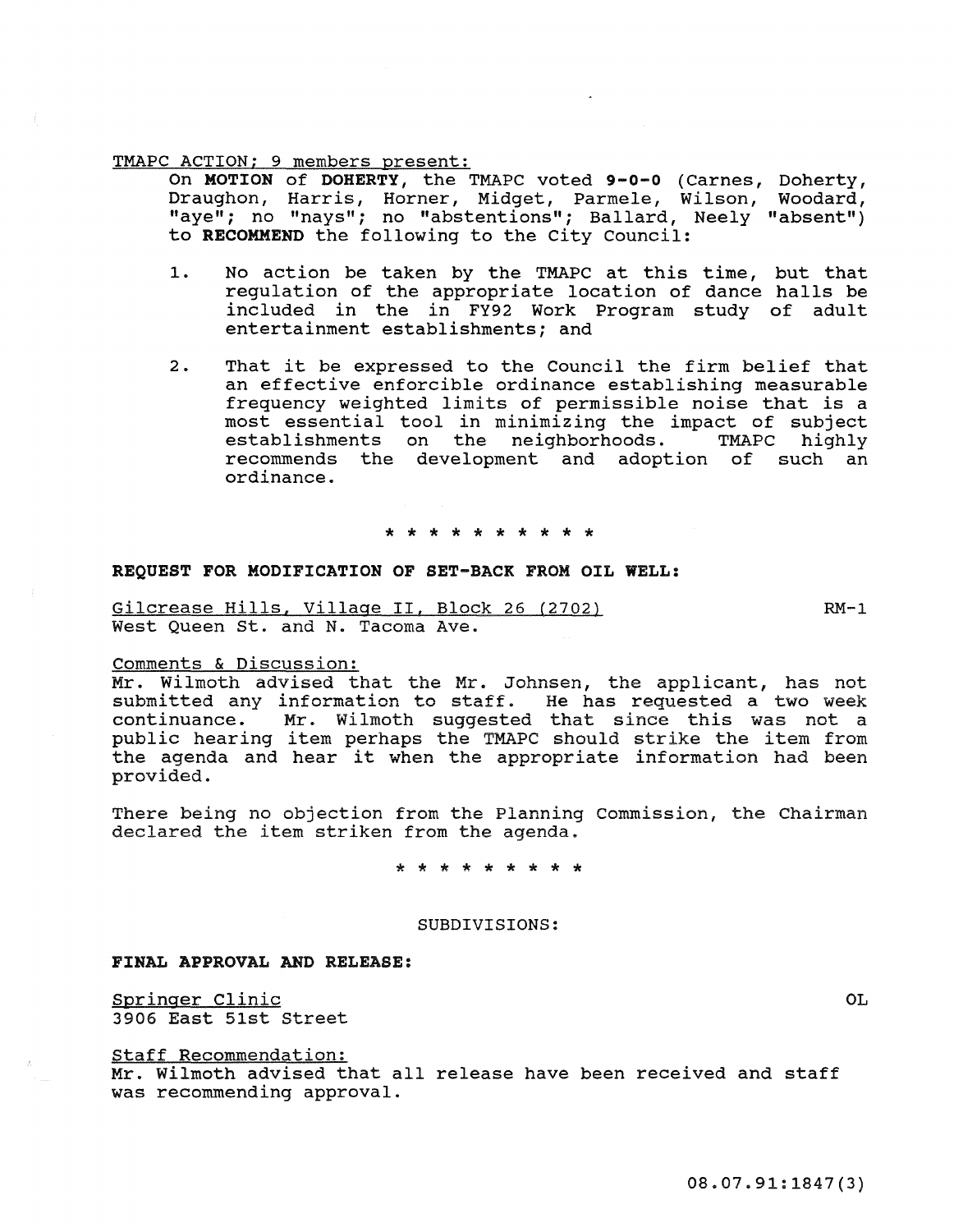# TMAPC ACTION; 9 members present:

On MOTION of WILSON, the TMAPC voted 9-0-0 (Carnes, Doherty, Draughon, Harris, Horner, Midget, Parmele, Wilson, Woodard, "aye"; no "nays"; no "abstentions"; Ballard, Neely "absent") to APPROVE the Final Plat for Springer Clinic (3393) and RELEASE same as having met all conditions of approval as recommended by staff.

\* \* \* \* \* \* \* \* \* \*

# WAIVER REQUEST; section 213:

BOA 15783 Northridge Addition (703) 4603 N. Rockford Ave.

The Board of Adjustment has approved a day care center (children's nursery) on Lot 20, Block 17 of the above named subdivision. **Numerous controls were placed on the use, including access, signs,**  hours, etc. by the Board of Adjustment approval on 7/23/91. Since the property is already platted, improvements are in place, and nothing would be gained by re-platting, and since controls have been placed on the use by the Board of Adjustment, it is recommended the request by APPROVED as submitted.

# TMAPC ACTION; 9 members present:

On MOTION of WOODARD, the TMAPC voted 9-0-0 (Carnes, Doherty, Draughon, Harris, Horner, Midget, Parmele, Wilson, Woodard, "aye"; no "nays"; no "abstentions"; Ballard, Neely "absent") to APPROVE the Waiver of Plat for BOA 15783 Northridge Addition as recommended by staff.

\* \* \* \* \* \* \* \* \* \*

BOA 15781 Abilene Place Addition 2101 North Peoria Avenue

RM-1, RS-3

# staff Recommendation:

This is a request to waive plat on Lots 3, 4, and 5, Block 1 of the above captioned subdivision. The property contains an exisitng church and related parking. The application to the Board of Adjustment was to permit an addition to the exisitng building. The Board approved the exception on 8/7/91, per plot plan. Since the Board approved the exception on  $8/7/91$ , per plot plan. controls have been set by the Board of Adjustment, the church was already existing and the property is already platted, recommends APPROVAL as requested noting that the provisions of section 213 have been met by previous plat.

 $RS-3$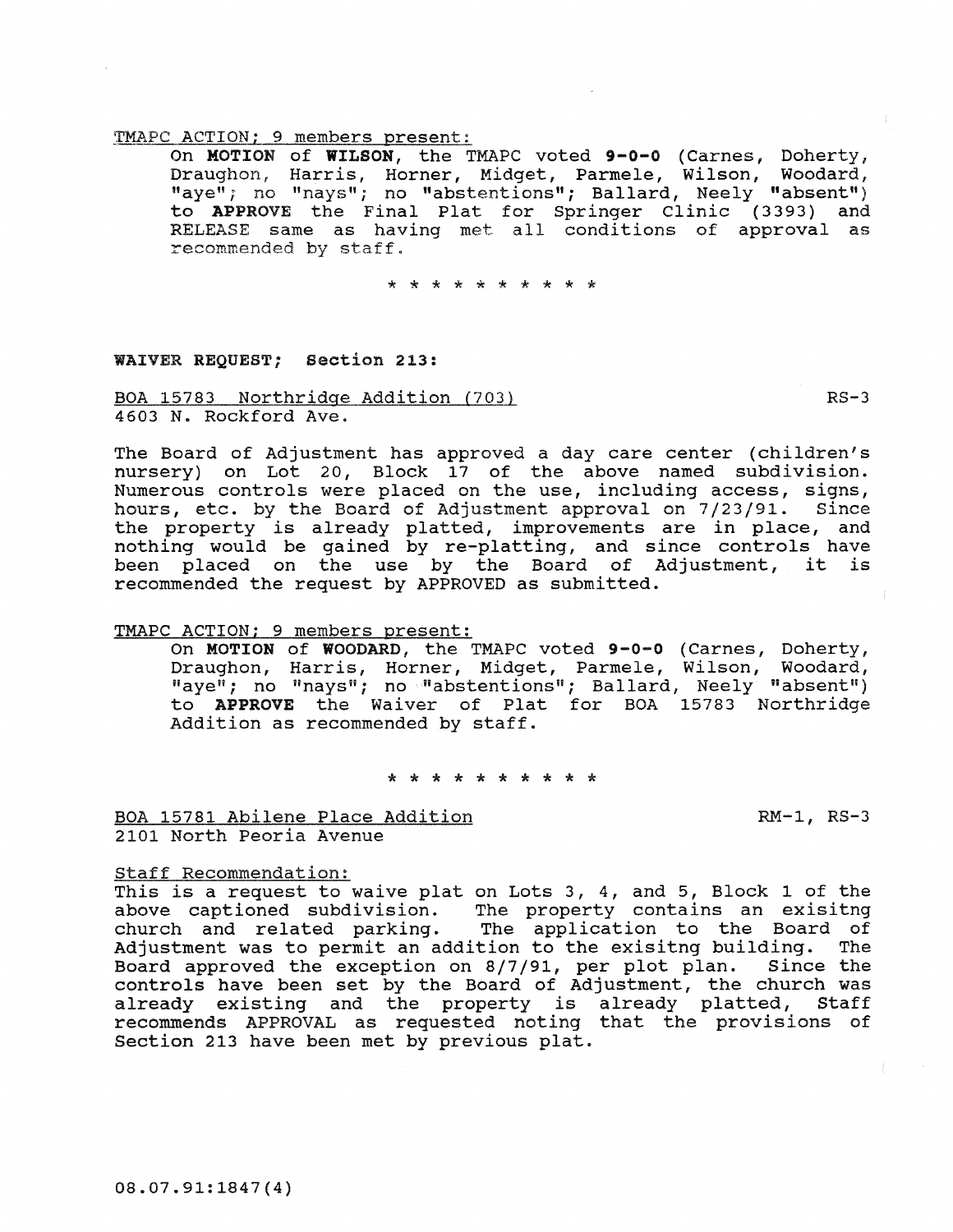#### TMAPC ACTION; 9 members present:

On MOTION of WOODARD, the TMAPC voted 9-0-0 (Carnes, Doherty, Draughon, Harris, Horner, Midget, Parmele, Wilson, Woodard, "aye"; no "nays"; no "abstentions"; Ballard, Neely "absent") to APPROVE the Waiver of Plat for BOA 15781 Abilene Place Addition as recommended by staff.

#### \* \* \* \* \* \* \* \* \* \*

LOT SPLITS FOR RATIFICATION OF PRIOR APPROVAL:

|  | L-17437 (3203) Lilly Trust      | 2731-2741 E. Latimer    |
|--|---------------------------------|-------------------------|
|  | L-17438 (282) Miller/Leibert    | 838 W. 68th St.         |
|  | L-17439 (1183) Swab-Fox/Parrish | S. 78th E. Ave. west of |
|  |                                 | Memorial                |

#### Staff Recommendation:

Mr. Wilmoth advised that all items were in order. Staff recommended approval.

#### TMAPC ACTION; 9 members present:

On MOTION of WILSON, the TMAPC voted 9-0-0 (Carnes, Doherty, Draughon, Harris, Horner, Midget, Parmele, Wilson, Woodard, "aye"; no "nays"; no "abstentions"; Ballard, Neely "absent") to APPROVE the above listed lot splits having received prior approval as recommended by staff.

\* \* \* \* \* \* \* \* \* \*

OTHER BUSINESS:

#### $PUD$  463-1 --Minor Amendment to realign boundaries of and change uses in Development Area B -- west of the southwest corner of s. utica Avenue and Swan Drive.

The applicant is requesting to amend PUD 463 by changing the uses allowed in Development Area B from off-street parking in connection with the medical office in Development Area C to single-family detached dwellings and customary accessory uses. They would also like to enlarge Development Area A to include all of Development Area B with an increase in the number of allowed dwelling units from 2 to 3. The resultant PUD would have 3 single-family lots fronting on Swan Drive in Development Area A and the existing medical office and parking in Development Area C. The residential density in the PUD would increase slightly (3%) with the addition of the land area in Development Area B and the increase of one dwelling unit. The applicant's resultant development density would be DU/11,838 SF and all three lots would comply with present development standards for Area A.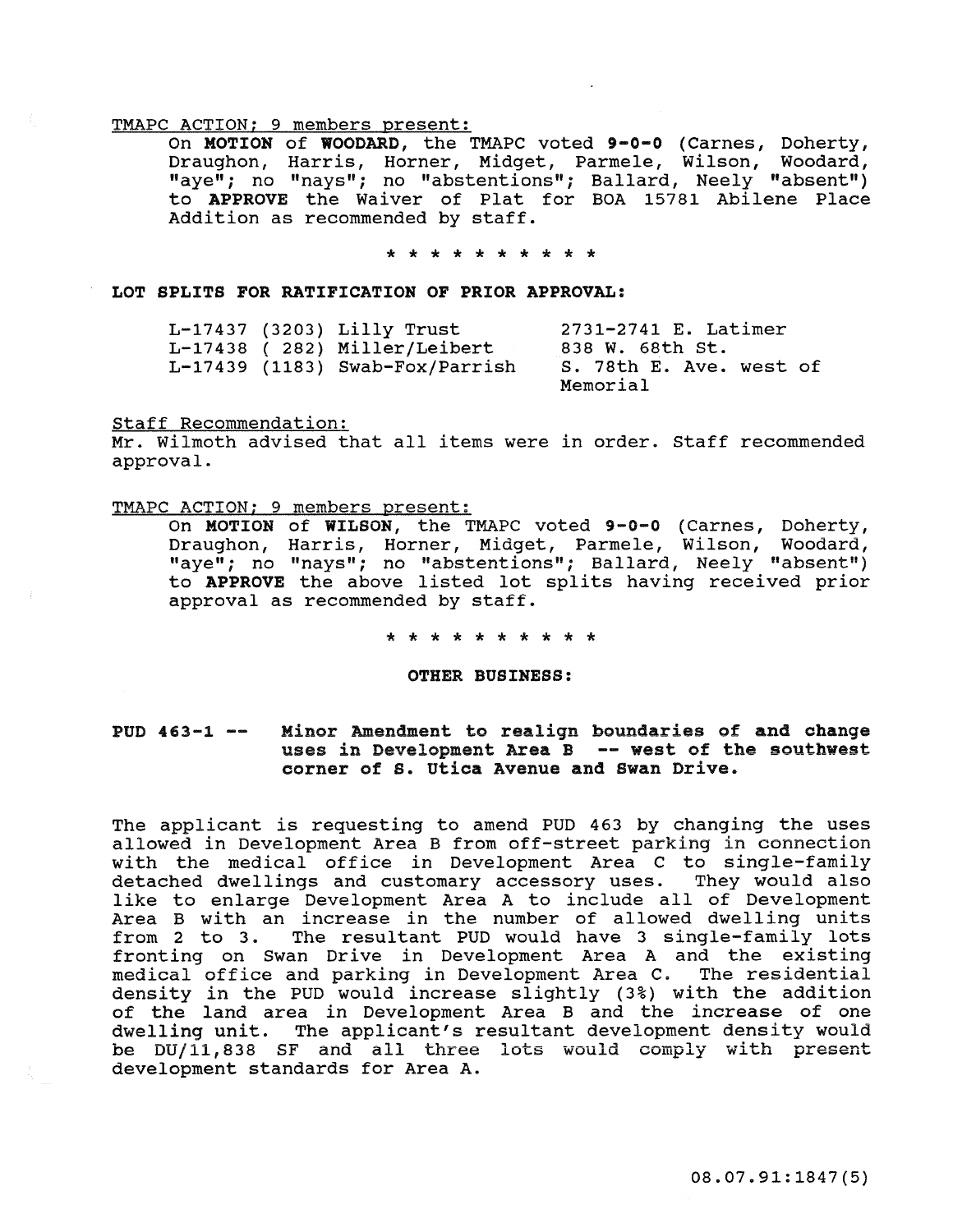If the TMAPC finds these amendments to be minor in nature, staff recommends APPROVAL of the following amendment to the conditions for PUD 463:

2) Development Standards:

# Development Area A

| Land Area (net)     | THE COMMON CONTRACT OF THE COMMON COMMON CONTRACT OF THE COMMON CONTRACT OF THE COMMON CONTRACT OF THE COMMON CONTRACT OF THE COMMON CONTRACT OF THE COMMON CONTRACT OF THE COMMON CONTRACT OF THE COMMON CONTRACT OF THE COMM | 35,515 SF |  |
|---------------------|--------------------------------------------------------------------------------------------------------------------------------------------------------------------------------------------------------------------------------|-----------|--|
| Maximum No. of DU's |                                                                                                                                                                                                                                |           |  |

# Development Area B

Delete this development area and its standards and include its Land Area in Development Area A.

NOTE: The TMAPC prior to processing of PUD 463 had approved a lot split for 3 lots fronting on Swan Drive and encompassing the same area proposed to be included in new Development Area A.

# **comments & Discussion:**

Mr. Stump advised this was a request to modify what has been previously approved. The original PUD was imposed over an area that was primarily zoned RS-3 containing one office lot fronting Utica Avenue zoned OM. A lot was to be provided in the rear of the office lot for additional parking. The remaining area, fronting on<br>Swan Drive, would be used for two dwellings. The applicant would Swan Drive, would be used for two dwellings. like to go back to the underlying zoning and have the area in RS-3 used for three single family homes and the OM zoned area used for the existing medical office. This would eliminate Development Area B, the parking lot.

Mr. Linker, legal counsel, advised this was clearly an abandonment of the PUD which requires council approval and notice as required by statute.

In response to Ms. Wilson, Mr. Stump advised that Development Area<br>B was critical to Development Area C for parking. Mr. Gardner B was critical to Development Area C for parking. advised that the applicant had, prior to the PUD application, received approval for three lots in the RS-3 area. The abutting received approval for three lots in the RS-3 area. The abutting doctor's office then contacted the applicant wishing to purchase a portion of the property for parking. Staff advised the applicant that it could not support a zoning change to allow parking, but could support parking through a PUD. The PUD was approved, but the doctor did not purchase the property. Now the applicant would like to go back to his original plan.

# Applicant's Comments:<br>Rick Brazelton

# Rick **Brazelton** 1933 South Boston

Mr. Brazelton advised that he bought the property and split it into three lots. The doctor had not purchased property at the time, but based upon a contract of sale, he continued with the PUD to allow parking for the doctor's office. Now the doctor does not wish to purchase the property. Essentially he is trying to return the property to its original zoning.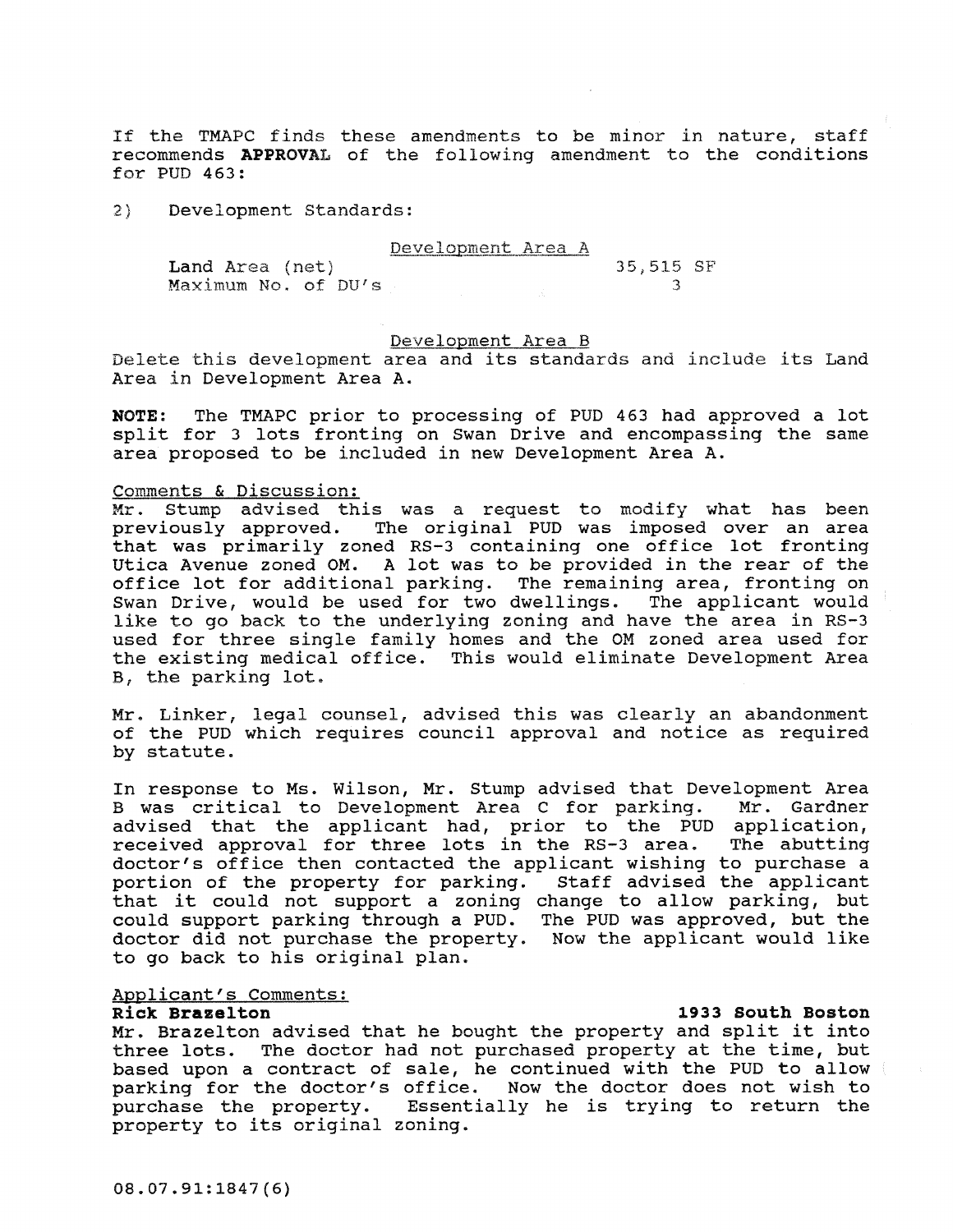After much discussion, it was the general consensus of the Planning Commission that this item should be considered as a major amendment<br>to the PUD or the applicant could abandon the PUD. Mr. Doherty to the PUD or the applicant could abandon the PUD. moved that the application be considered as a Major Amendment and that \$100 of the fees for the Minor Amendment would be applied to the new application.

# TMAPC ACTION; 9 members present:

On MOTION of DOHERTY, the TMAPC voted 9-0-0 (Carnes, Doherty, Draughon, Harris, Horner, Midget, Parmele, wilson, Woodard, "aye"; no "nays"; no "abstentions"; Ballard, Neely "absent") to Consider **the** application **as a** Major Amendment.

There being no further business, the Chairman declared the meeting adjourned at 2:20 p.m.

Date Approved: Chairman

ATTEST:

enoir) Secretar